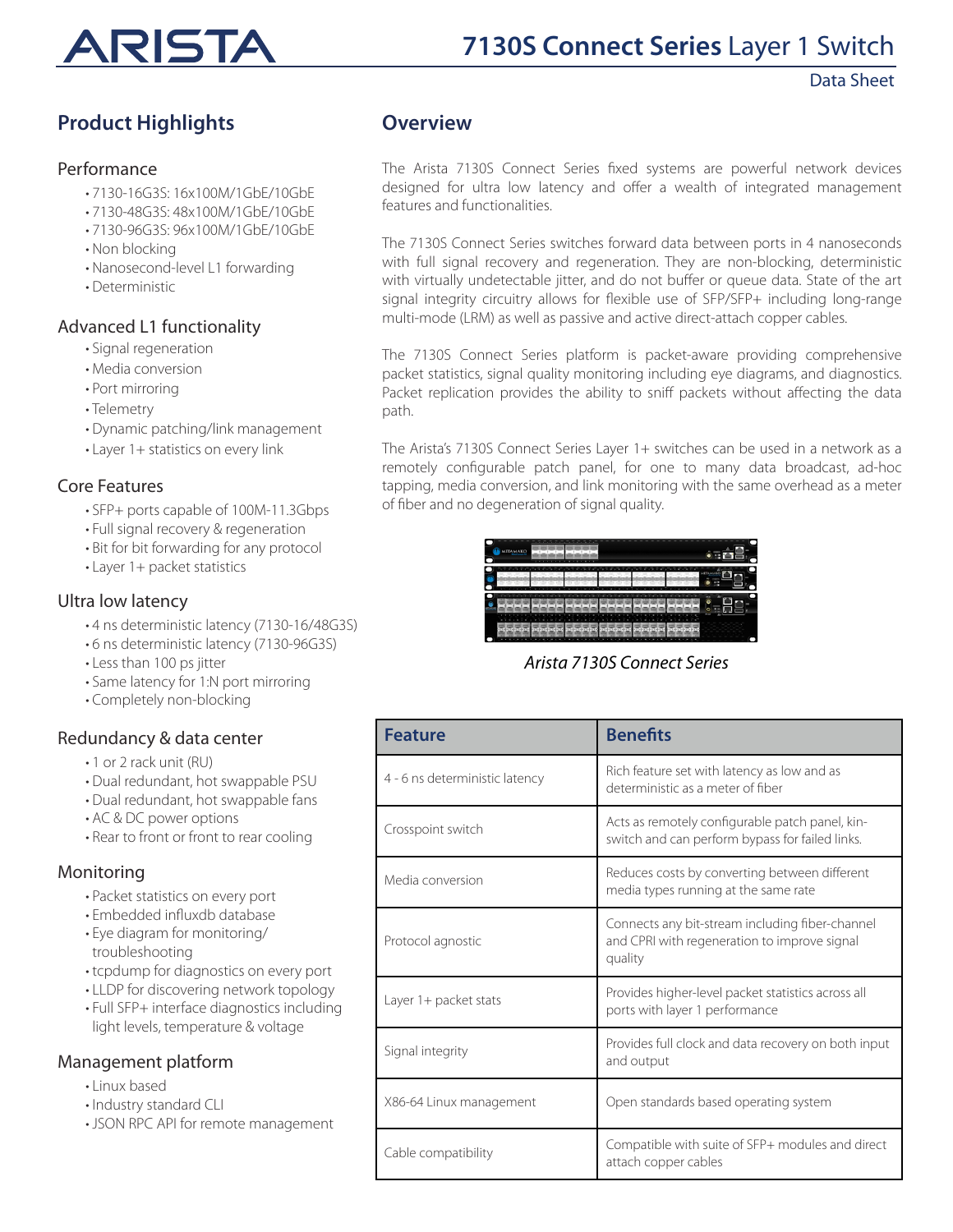# ARISTA

# **7130S Connect Series | Technical Specifications**

| <b>Model Comparison</b>    | 7130-16G3S                                                            | 7130-48G3S                                                                    | 7130-96G3S                                                            |
|----------------------------|-----------------------------------------------------------------------|-------------------------------------------------------------------------------|-----------------------------------------------------------------------|
| Ports                      | $16 \times SFP+$<br>1 x RJ45                                          | $48 \times SFP+$<br>1 x RJ45                                                  | 96 x SFP+<br>$2 \times R$ J45                                         |
| Throughput                 | 100M-11.3Gbps                                                         | 100M-11.3Gbps                                                                 | 100M-11.3Gbps                                                         |
| Latency                    | 4 <sub>ns</sub>                                                       | 4 <sub>ns</sub>                                                               | 6 <sub>ns</sub>                                                       |
| CPU                        | Quad-Core x86                                                         | Quad-Core x86                                                                 | Quad-Core x86                                                         |
| <b>System Memory</b>       | 8 GB RAM                                                              | 8 GB RAM                                                                      | 8 GB RAM                                                              |
| On-board SSD               | 64GB                                                                  | 64GB                                                                          | 64GB                                                                  |
| <b>USB Ports</b>           | $\mathbf{1}$                                                          | $\mathbf{1}$                                                                  | $\mathbf{1}$                                                          |
| 100/1000 Mgmt Ports        | $\sqrt{2}$                                                            | $\overline{2}$                                                                | $\overline{2}$                                                        |
| <b>RS-232 Serial Ports</b> |                                                                       | $1(RJ-45)$                                                                    |                                                                       |
| Hot-swap Power Supplies    |                                                                       | 2 (1+1 redundant)                                                             |                                                                       |
| Hot-swappable Fan Trays    |                                                                       | $2(1+1$ redundant)                                                            | 3 (N+1 redundant)                                                     |
| Reversible Airflow Option  |                                                                       | Yes                                                                           |                                                                       |
| <b>Rack Units</b>          | 1U                                                                    | 1U                                                                            | 2U                                                                    |
| Size (WxHxD)               | $17.6 \times 1.7 \times 14.9''$<br>$(44.8 \times 4.3 \times 37.9$ cm) | $17.6 \times 1.7 \times 14.9$ "<br>$(44.8 \times 4.3 \times 37.9 \text{ cm})$ | $17.6 \times 3.3 \times 14.9''$<br>$(44.8 \times 8.7 \times 37.9$ cm) |
| <b>Max Power Draw</b>      | 190W                                                                  | 190W                                                                          | 388W                                                                  |
| Weight                     | 9kg/20lbs                                                             | 9kg/20lbs                                                                     | 10kg/22lbs                                                            |
| Fan Tray                   | FAN-7130-1U                                                           | FAN-7130-1U                                                                   | FAN-7130-2U                                                           |
| Power Supplies             | PWR-500 (AC or DC)                                                    | PWR-500 (AC or DC)                                                            | <b>PWR-747-AC</b><br>PWR-1900-DC                                      |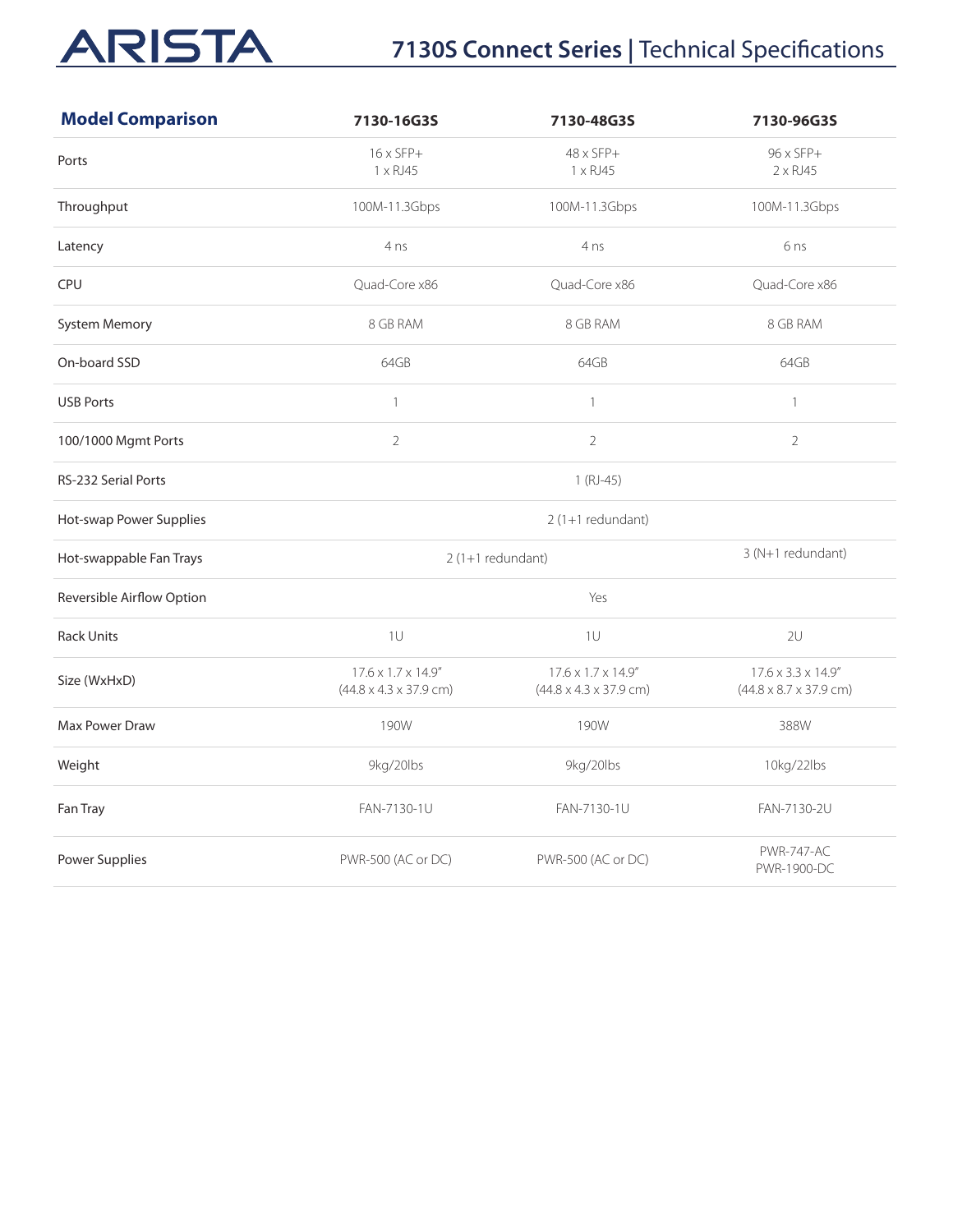# ARISTA

# **7130S Connect Series |** Physical Characteristics

#### Supported Optics and Cables

| <b>Interface Type</b> | SFP+ ports            |
|-----------------------|-----------------------|
| 1000BASE-T            | RJ45                  |
| 1000BASE-LX           | Up to 10km            |
| 1000BASE-SX           | Up to 550m            |
| 10GBASE-CR            | SFP+ to SFP+: 0.5m-5m |
| 10GBASE-SRL           | 100m                  |
| 10GBASE-SR            | 300 <sub>m</sub>      |
| 10GBASE-LRL           | 1km                   |
| 10GBASE-LR            | 10km                  |
| 10GBASE-ER            | 40km                  |
| 10GBASE-DWDM          | 80km                  |
| 40GBASE-CR4           | OSFP+/SFP+            |

| <b>FMC</b>                          | FCC, EN55022, EN61000-3-2, EN61000-3-3 or<br>EN61000-3-11, EN61000-3-12 (as applicable)                                                                                 |
|-------------------------------------|-------------------------------------------------------------------------------------------------------------------------------------------------------------------------|
| Immunity                            | EN55024, EN55035<br>FN300386                                                                                                                                            |
| Safety                              | UL/CSA 60950-1, EN 62368-1, IEC 60950-1<br>CB Scheme with all country differences                                                                                       |
| Certifications                      | North America (NRTL)<br>European Union (EU)<br>BSMI (Taiwan)<br>C-Tick (Australia)<br>CCC (PRC)<br>KC (S. Korea)<br><b>EAC (Eurasian Customs Union)</b><br>VCCI (Japan) |
| European Union<br><b>Directives</b> | 2006/95/EC Low Voltage Directive<br>2004/108/FC FMC Directive<br>2011/65/EU RoHS Directive<br>2012/19/EU WEEE Directive                                                 |
|                                     |                                                                                                                                                                         |

#### Environmental Characteristics

| <b>Operating Temperature</b> | 0 to 40 $^{\circ}$ C (32 to 104 $^{\circ}$ F) |
|------------------------------|-----------------------------------------------|
| Relative Humidity            | 10% to 85% non-condensing                     |
| Maximum Altitude             | 2.000m (6.500ft)                              |

## Power Supply Specifications

| Power Supply                 | <b>PWR-500AC</b>       | PWR-500DC           | <b>PWR-747AC</b> | <b>PWR-1900DC</b> |
|------------------------------|------------------------|---------------------|------------------|-------------------|
| Input Voltage                | 100-240V AC            | $-48$ to $-60$ VDC. | 100-240V AC      | $40-72DC$         |
| <b>Typical Input Current</b> | $6.5 - 3.2A$           | 11.8A Max (-48V)    | $10.0 - 5.0A$    | 44A Max (-48V)    |
| Input Frequency              | 50/60Hz                | DC                  | 50/60Hz          | DC                |
| Input Connector              | IFC 320-C13            | AWG #14 Max         | IFC 320-C13      | AWG #6 Max        |
| Efficiency (Typical)         | 93% Platinum           | 90%                 | 93% Platinum     | 90%               |
| Compatibility                | 7130-16G3S, 7130-48G3S |                     | 7130-96G3S       |                   |

## Standards Compliance